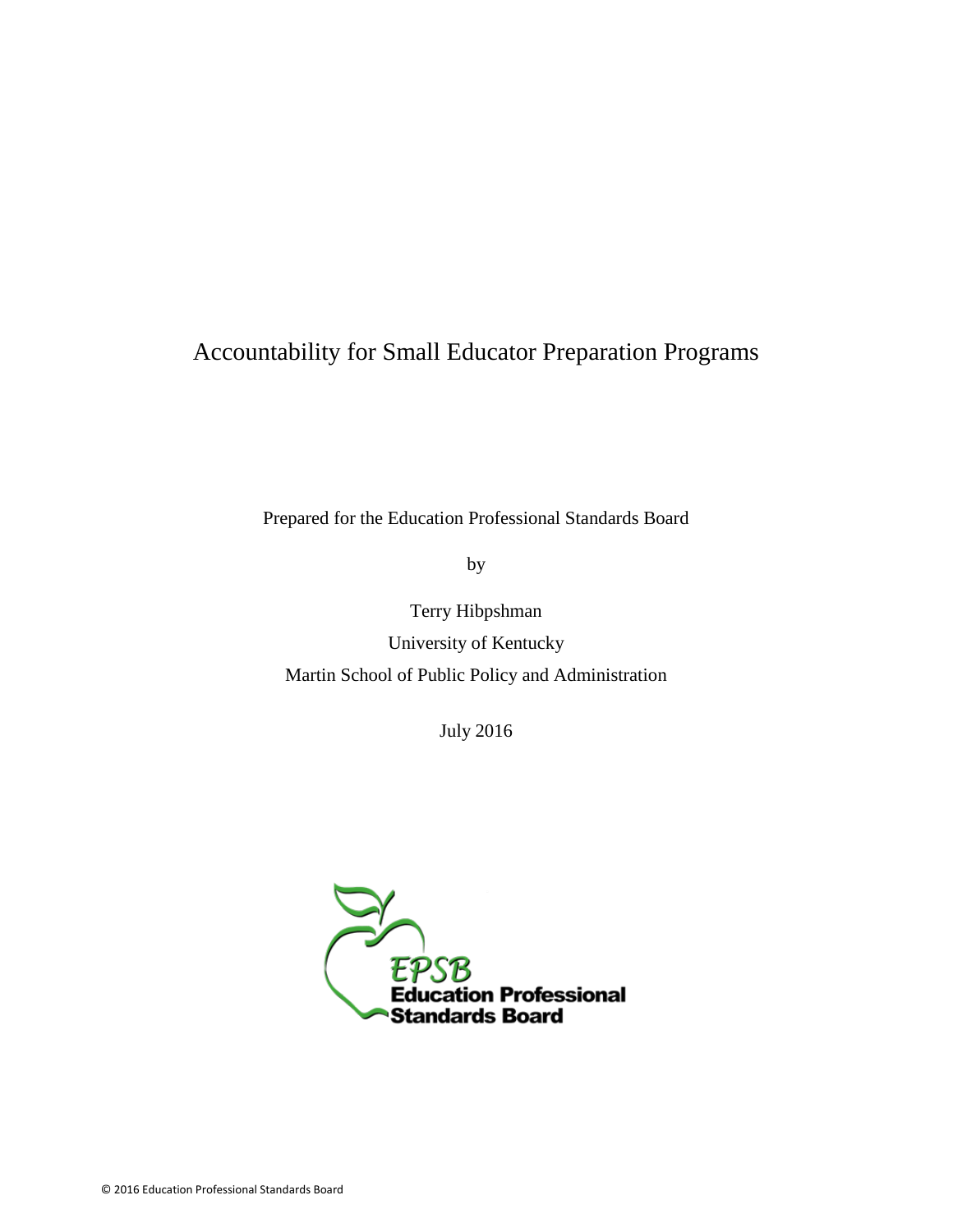"Little experience is sufficient to show that the traditional machinery of statistical processes is wholly unsuited to the needs of practical research. Not only does it take a cannon to shoot a sparrow, but it misses the sparrow! The elaborate mechanism built on the theory of infinitely large samples is not accurate enough for simple laboratory data. Only by systematically tackling small sample problems on their merits does it seem possible to apply accurate tests to practical data." - - Fisher, R (1934).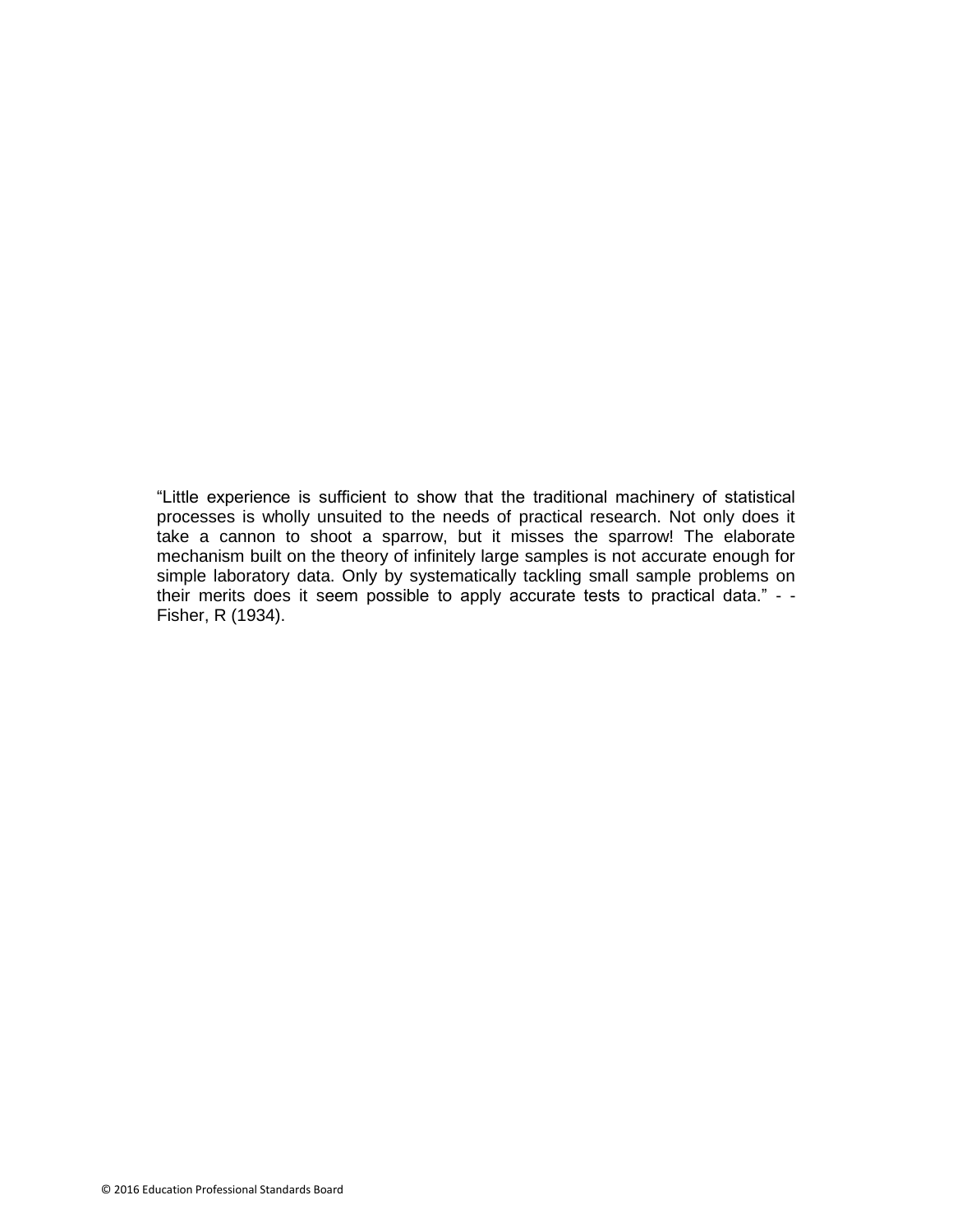In previous work (Hibpshman, 2013) we developed a model of accountability measurement for educator preparation programs (EPPs) approved by the Kentucky Education Professional Standards Board (EPSB). This model specified a general methodology for identifying deficits in program performance given the mission and goals of the EPSB, together with recommendations for specific measures of performance. The model was intended to be comprehensive: i.e., it provided for the evaluation of every performance issue that might be of interest to EPSB, either by recommending a specific method, or by providing for the development of methods for new issues that might arise in the future.

Although the 2013 model is comprehensive, it did not deal with one problem that has plagued the field of EPP accountability for some time: evaluation of small programs. Some programs, such as elementary education, enroll sufficient numbers by nearly all providers to allow for reasonably accurate estimates of program performance year to year; but many programs, even in larger institutions, enroll so few candidates that we cannot create estimates of program performance using traditional methods, even when data are combined across multiple years. Yet it is in our interest to evaluate these small programs as we would large programs, since public school children are taught by the teachers they produce, and we want to assure that, as with larger programs, smaller programs are of sufficient quality to prepare completers that promote adequate student achievement.

These small programs actually make up the majority of programs offered by Kentuckyapproved educator preparation providers. They include such content areas as physics, earth science, and foreign languages – which are essential to the education enterprise but are generally not popular with K-12 students – and programs for teachers of low-incidence special education populations. Some common content areas, such as mathematics, English, or even Elementary Education have ample enrollments when offered by large providers, but may have insufficient enrollments to be evaluated with traditional methods when offered by small providers.

That small programs must exist is a consequence of two factors, curriculum requirements and teacher labor markets. Although the Commonwealth of Kentucky does not explicitly require some of the subjects for which educators are prepared by state-approved providers (such as physics, foreign languages, and engineering), these subjects are nonetheless highly desirable in a competitive national and state educational environment, and would be expected to be available to public school students, even if they are not popular. A substantial part of the curriculum of Kentucky K-12 schools consists of this type of subject matter.

Teacher labor markets matter because in Kentucky, teacher labor markets in most public school districts are dominated by a single provider.<sup>1</sup> In some districts the dominance of the largest supplier of teachers is so great that no other meaningful supplier can be said to exist.<sup>2</sup> Because this is true, unless there were some substantial change in markets, we can expect that, as a practical matter, if a district needs a teacher in a particular subject area, the teacher must come from the dominant provider. Providers that dominate districts must therefore train teachers in a very wide range of subject areas in order to fill job openings, and because some of these will be in subjects for which only a small number of placements exist in any given year, must necessarily operate small programs. To understand this issue, consider the case of physics. In earlier work we demonstrated that there are job openings for about 20 physics teachers statewide in any given year (Clements & Hibpshman 2008). But because these openings are likely to occur in widespread locations across the state, having a few large physics programs would guarantee that most of the jobs went unfilled, while guaranteeing that the majority of newly-trained physics

 $\overline{a}$  $1$  By this we mean that a large plurality – often more than half – of the teachers employed by the district were trained by a single provider.

<sup>2</sup> E.g., districts in which 75% or more of the teachers, over a long period of time, are completers of a single provider.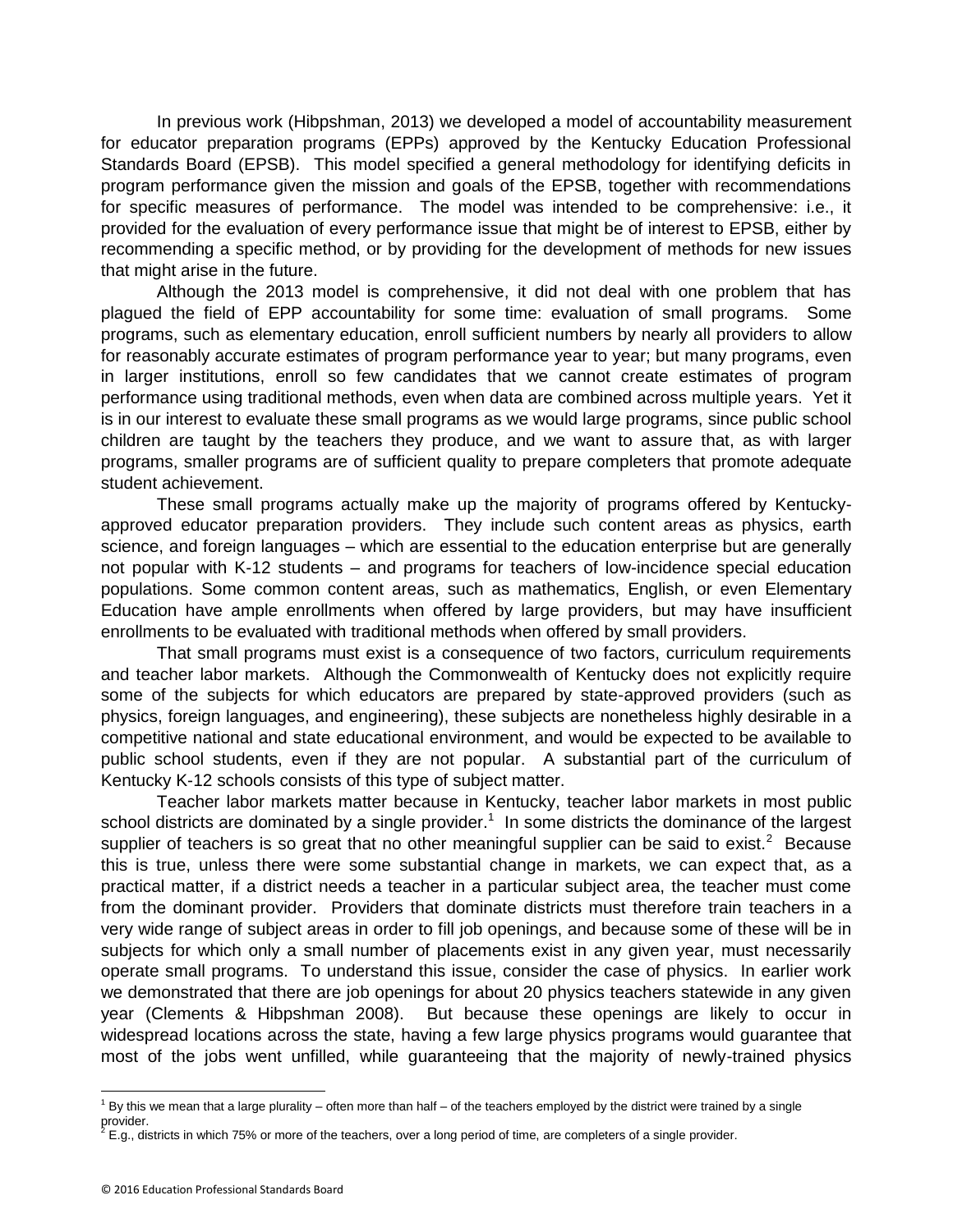teachers would be unemployed. $3$  Although we would have no shortage of physics completers statewide, we would nonetheless effectively have a statewide shortage.

The present paper evaluates the nature and scope of the small-sample problem, and recommends some approaches to evaluating small programs. In section 1 we define what is meant by a "small program." In section 2 we evaluate the extent of the problem in Kentucky. In section 3 we suggest some approaches to evaluating the performance of these programs.

 $3$  Because research on teacher labor markets has shown consistently that completers do not often stray far from the geographic location of the program in which they are trained (Boyd et al., 2005).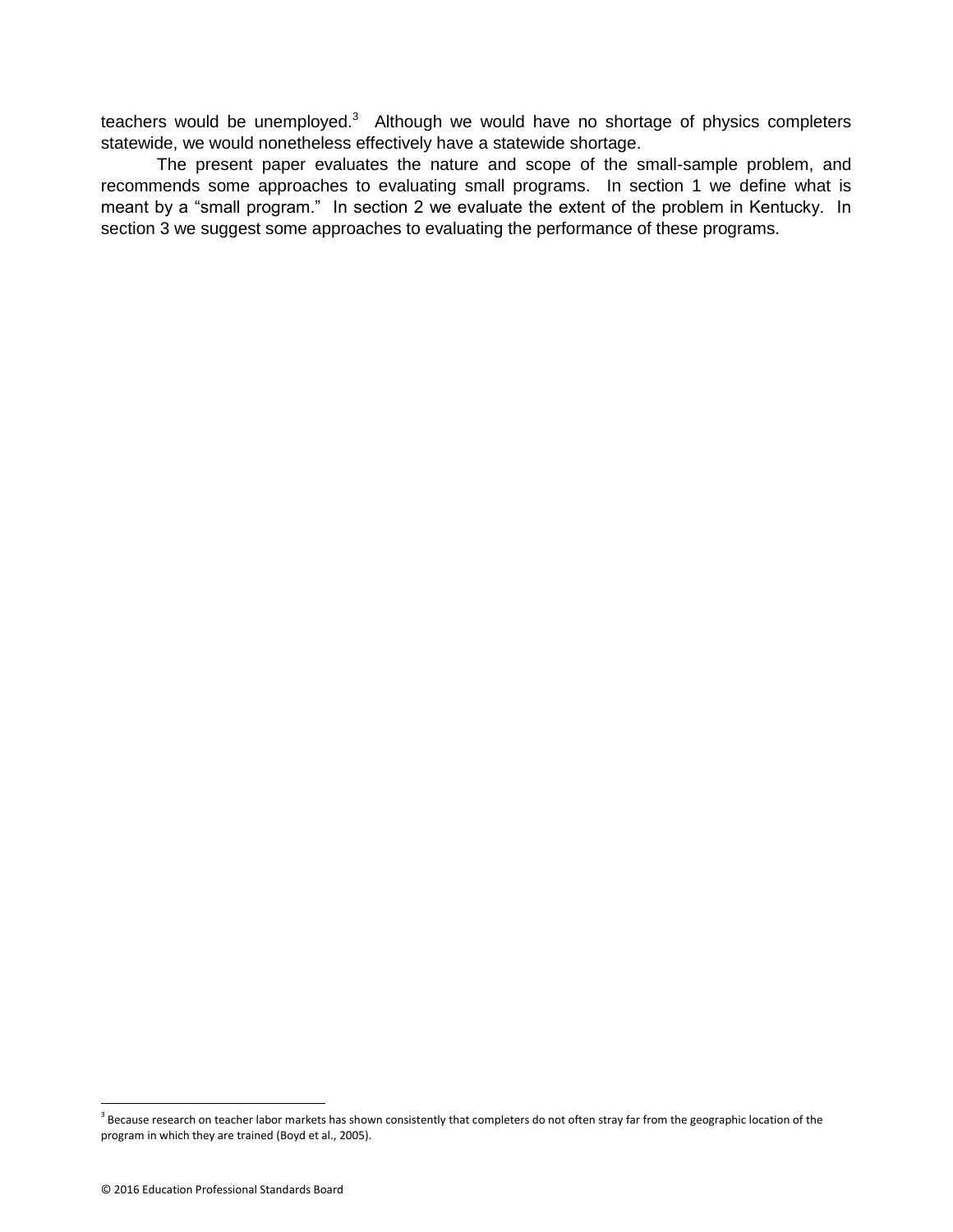## Section 1 What is a small educator preparation program?

To answer this question, we begin with a consideration of the nature of our task in evaluating EPPs. What we want to know is whether an EPP is performing as well as, better than, or worse than our expectations. Our expectations might be defined by some target value (as when we desire completer Praxis pass rates to be greater than some value)<sup>4</sup>, or they might be defined in terms of typical values for similar programs, or they might be based on a value negotiated with a particular provider. There will necessarily be some amount of error in our calculated estimates of program performance, either because of random fluctuations in the underlying causes of program performance, or because of data errors. Because some amount of error is unavoidable, we need some way to determine how confident we are that an apparent deviation from our expectations is in fact an indication that the program truly deviates from our expectations and is not due to chance<sup>5</sup>.

Methods for making this type of judgement are well-established in the field of statistics. In general, statistical analyses establish the level of confidence that a result is truly different from some other value by use of the *standard error*, which is a measure of the likelihood that a statistic differs by some magnitude from the true value. $6$  The standard error is inversely related to the size of the sample on which it is based, and the smaller the sample size, the greater the standard error. When a sample size is very small, the size of the standard error may be so great relative to the obtained value as to make it possible to detect only very large differences with any reasonable level of confidence.<sup>7</sup>

It is the difficulty of detecting small or moderate deviations from expected values that defines what is a small sample. A good rule of thumb used by many in statistics and the sciences is 30. $8$  That is because when the sample size is at least thirty, the probabilities of the t distribution are functionally indistinguishable from those of the normal distribution. We note that this is really more a matter of convenience than of methodological purity: the t distribution by its nature corrects for distortions in the sampling distribution caused by small sample sizes, and meaningful comparisons can be made using t with very small samples – as few as 2 or 3, if conditions are right (Bland & Altman, 2009; De Winter, 2013). $9$ 

What defines a sample as small is a question of what methodology is appropriate for analysis of data about program performance. The frequently-mentioned minimum of 25 for studies of EPP performance is based, we believe, on the view that our usual practice – comparison of raw proportions – will generate a greater than desirable level of uncertainty if the sample size is very much less than that. There is perhaps some justice to this, but it is a problem only as long as simple comparison of unadjusted proportions is the predominant method.

Concerns over the difficulty of evaluating small programs has some unfortunate consequences. CAEP (CAEP, 2013), in its data requirements for state licensure programs, states that it will waive evaluation of programs with less than 10 enrollments in a three year period.<sup>10</sup> Application of these waivers would mean, in Kentucky, that more than half of our programs would receive waivers for every year for which data are available. This would mean that a substantial

<sup>&</sup>lt;sup>4</sup> A "bright line."

<sup>&</sup>lt;sup>5</sup> i.e., is due to some factor within the control of the provider.

 $6$  More accurately, the standard error is the standard deviation of the sampling distribution of a statistic.

 $^7$  The size of the standard error depends in part on the type of statistic used. In our case, because we typically use proportions to measure performance, the standard error tends to be especially large when the sample size is small.<br><sup>8</sup> la seme fielde a semple of a the userd as more may be viewed as emall (Mitcabele, 1991).

In some fields, a sample of a thousand or more may be viewed as small (Mitschele, 1991).

<sup>9</sup> Decisions about the meaningfulness of statistics based on samples of various sizes are the subject of very complex analyses regarding power and sampling methodology which are beyond the scope of this paper.

For ease of exposition, we call this the "CAEP small sample rule."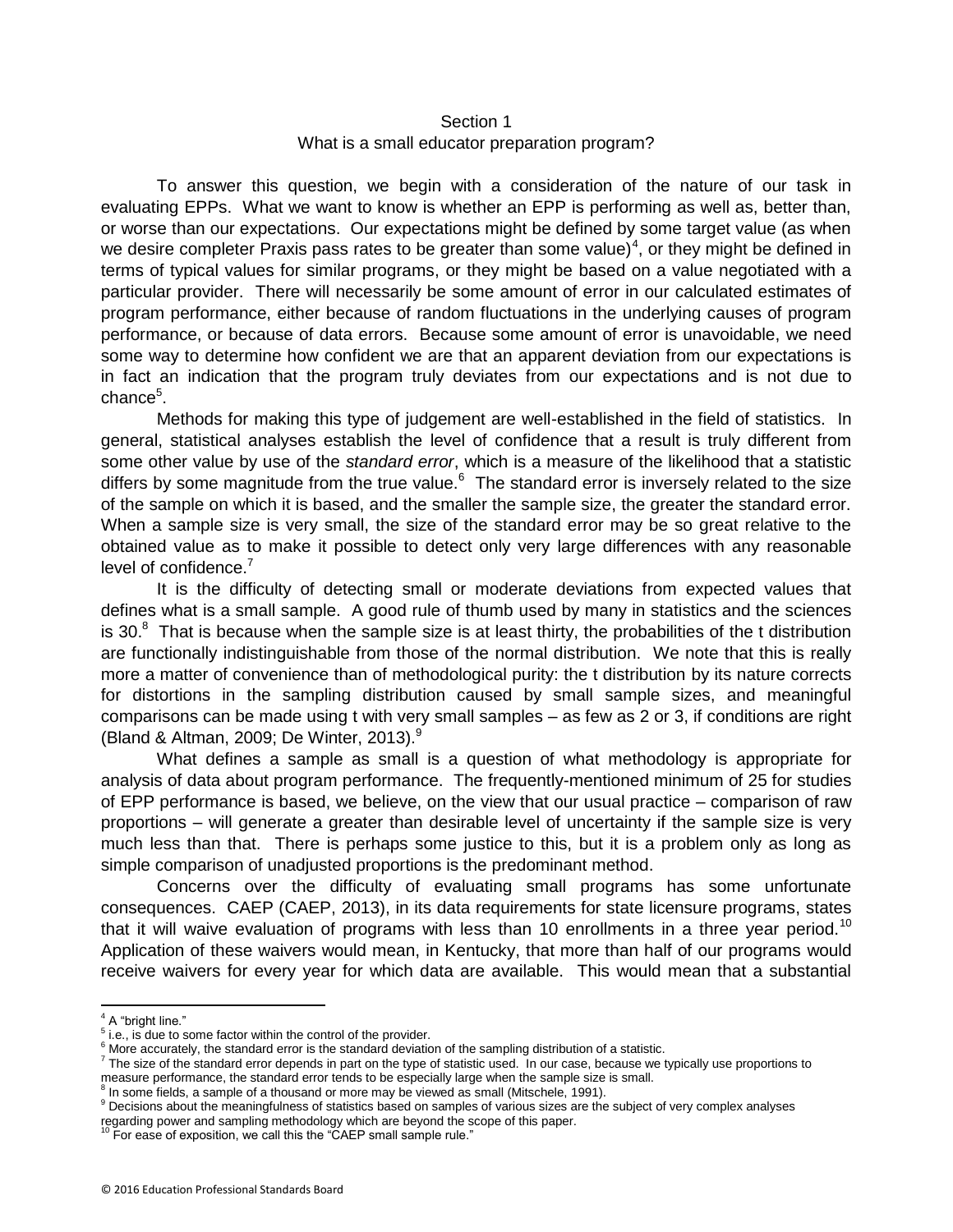proportion of the teachers trained by these programs would not be subject to evaluation, and that programs that prepare teachers in some low-incidence subjects would never be evaluated at all. This would mean that we were managing the quality of only large, popular programs.

The small size of many of our programs is an example of a problem that exists in other fields, drawing reasonable inferences in circumstances where sample sizes are small for reasons organic to the object of study. Good examples of this type of problem outside of educator preparation are bone density studies of astronauts (Vico et al., 2000), and destructive materials studies (Garland & Greene, 2009). The total number of persons who have ever been in space is just a few hundred, and at any given time only a few can be assembled for a study. The cost of large-scale studies of materials toxicity can be substantial when the materials must be destroyed in the process of evaluation. The question of how the human body reacts to conditions in space is vital for the conduct of future space missions, and it would be irresponsible to forgo such studies because of small sample sizes. It would likewise be irresponsible for federal agencies to forego toxicity testing because of small sample sizes. We argue here that it would be equally irresponsible to forego studies of small EPPs.

Instead of applying naïve methods learned in our undergraduate statistics or research methodology courses, we have the option of applying less well-known but well-established methods designed for the types of problems that confront us. We will demonstrate two such methods in section 3, but it is important to be clear on the nature of what we are attempting to do. When we evaluate the performance of EPPs, we are not trying to conduct scientific studies to construct theories of teacher preparation.<sup>11</sup> Instead, we are trying to assemble evidence that will permit us to identify deviations from expected performance, so that we can intervene in order to assure improvements in teacher education. Formal criteria such as alpha levels and confidence bands, while they are necessary to our enterprise, are useful only insofar as they help us to make reasonable decisions about the performance of EPPs. There is nothing sacrosanct about a "confidence level" of 95% (Guyatt, Mills & Elbourne 2008; Lakins, 2014).

<sup>&</sup>lt;sup>11</sup> Although these methods, applied over many studies of EPPs will, over time, lend themselves to theory construction Coppedge (2002).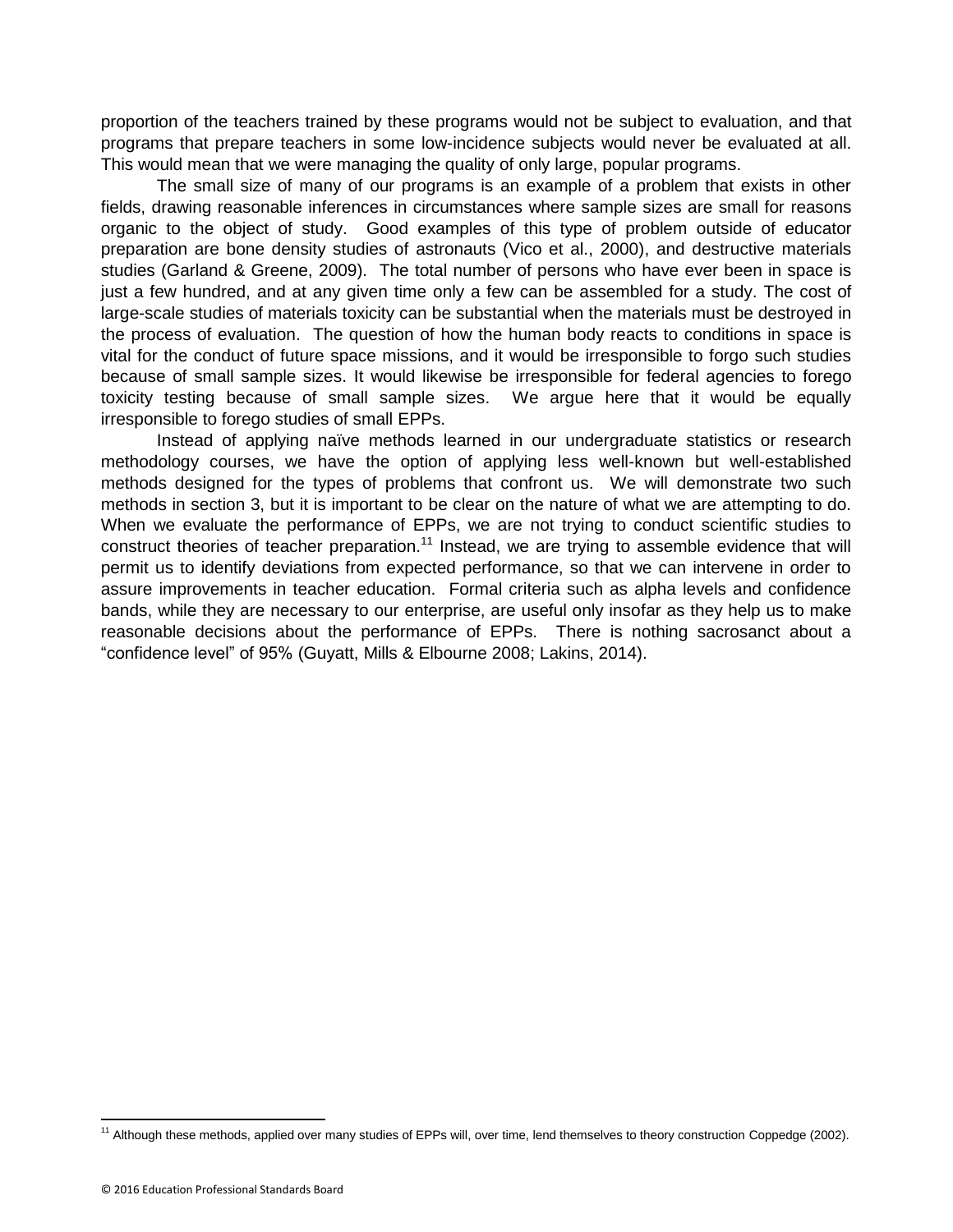## Section 2

# The extent of the small sample problem

To answer this question, we evaluated data from a research dataset constructed from the EPSB database in 2013. This dataset has reliable data for academic years close to 2012, but because there are known to be errors in earlier years of the database, we confined ourselves to the 6 most recent years, academic years 2007-2012. We applied a number of criteria to determine what proportion of teachers and programs would be deemed small, according to the following definitions:

- The proportion of programs that had less than 25 admissions for any year in the 6 year range
- The proportion of candidates admitted to all programs who would not be subject to evaluation, applying the minimum 25 admissions rule
- The proportion of programs that would have received waivers under the CAEP small sample rule for one or more years within the range

In addition, because it is often suggested that a solution to the problem is to combine data in three-year increments, we evaluated the proportion of programs and candidates who would not be evaluated if we did so. We also evaluated the question of whether, by combining programs into supernumerary classes ("program categories"), we could provide for evaluation of the majority of programs.

# Results

If the CAEP small sample rule is applied to year-to-year data, we find that 64% of approved programs in Kentucky would receive waivers for one or more years in the 6-year range, and 56% would receive waivers for all years.

Only 2% of Kentucky programs would have 25 or more admissions for every year in range. These programs would constitute about a fourth of the teachers admitted in each of those years, i.e., about three fourths of the admitted candidates would not be subject to evaluation.

When data are combined in 3-year increments, 41% of programs would receive CAEP waivers for one or more years, and just 5% of programs would have 25 or more admissions for each of the three-year time periods.

Providers operate a large number of similar programs even within the same institution, and it is of interest to know whether combining data from similar programs might allow more programs and candidates to be evaluated. For this purpose we created "program category" classes by combining data within subject areas (e.g. combining data for all LBD programs, whether traditional or alternative route), and by combining programs that were within some subject superclass (e.g., combining all foreign languages into a single program category). Evaluating the admissions for these program categories, we found that 50% would be granted waivers under the CAEP small sample rule, and 35% would have waivers for the entire 6 year range. 64% of the program categories would have less than 25 admissions for at least one year of the range. About 35-40% of candidates would still not be subject to evaluation. Even when these program categories were compiled into three-year intervals, 21% would receive waivers under the CAEP small sample rule, and 11% would receive waivers for the entire range of available years.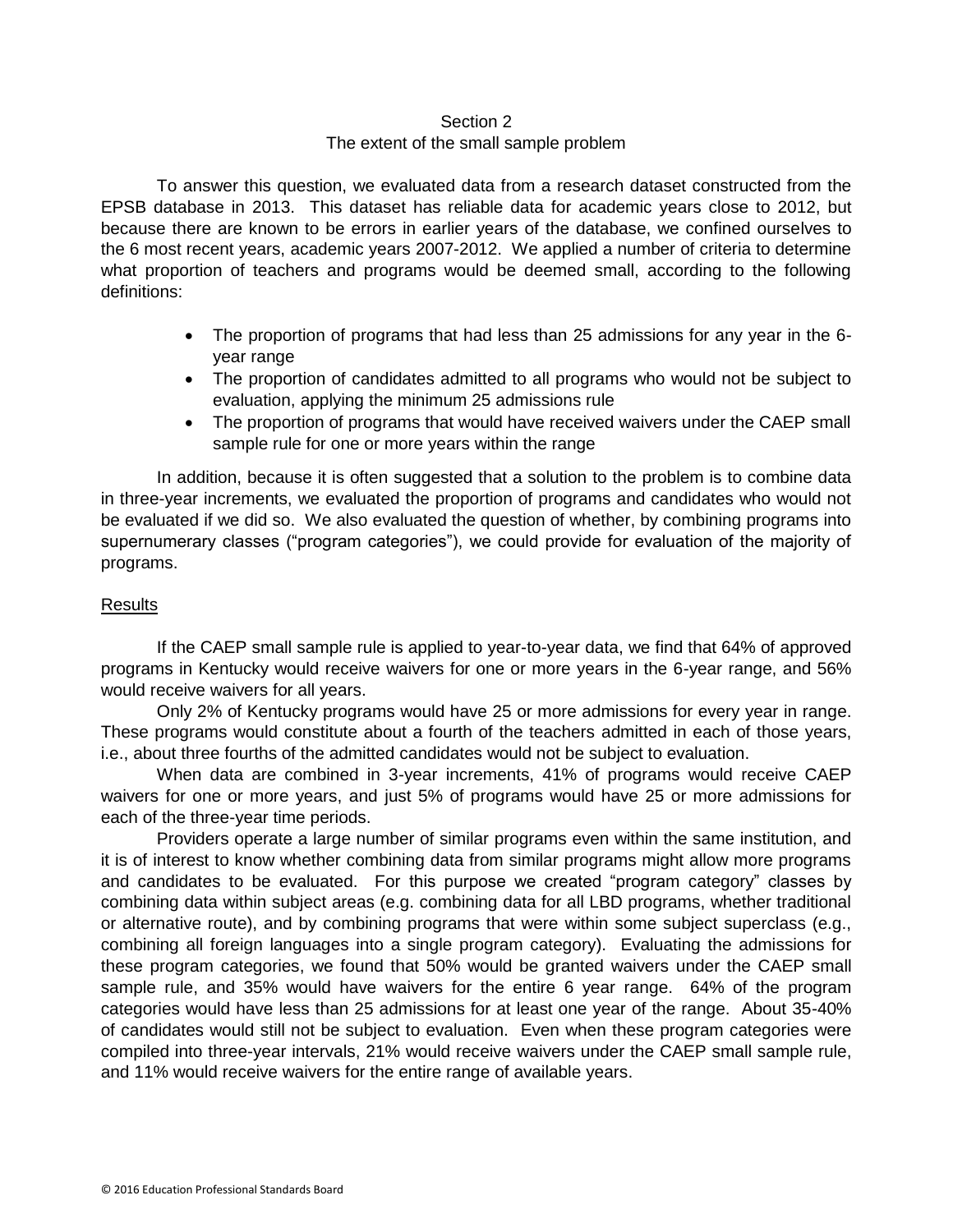## **Discussion**

It is clear that the great majority of EPSB-approved programs are classifiable as small programs. Even when data are combined into program categories, and when data are combined into multiple year "buckets," substantial numbers of programs and candidates would never be subject to evaluation, if the above-mentioned rules were applied. If we wish to comprehensively evaluate the performance of EPPs, we must apply strategies designed for these many small programs.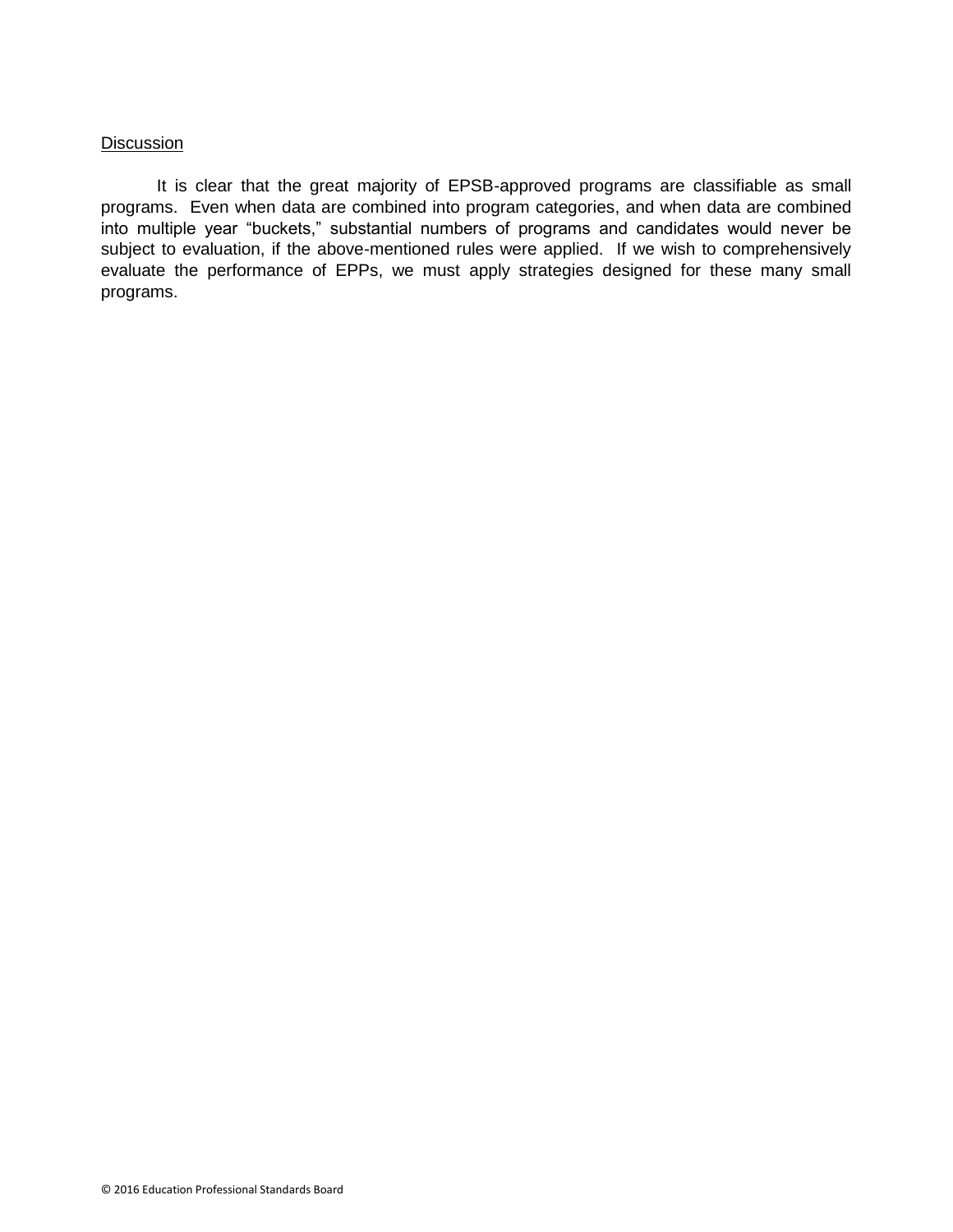# Section 3 **Methods**

We investigated a number of different strategies:

- Sequence analysis
- Binomial probability charting
- Bayesian approaches to statistical analysis, including:
	- o Bayesian sequential analysis
	- o Naïve Bayes analysis
- Survival analysis
- Exact methods designed for small samples, especially Fisher's exact test with Wilcox's correction
- Game theory

All of these methods are useful, but some of them either require difficult computations (Bayesian sequential analysis, exact methods, game theory), or were not easily interpretable by a person with minimal mathematical training (survival analysis, Naïve Bayes, Bayesian sequential analysis, game theory), or required the use of software packages not easily adaptable to our methodology (Bayesian analysis, survival analysis, game theory). Two, however – sequence analysis and binomial probability charting – proved optimal because of their simplicity, ease of computation, and easy interpretability.

Sequence analysis has a long history, beginning in 1929 with the seminal paper by Dodge and Romig (1929) at the Bell Systems Laboratory. The method works by accumulating data over time, and computing confidence intervals for the data accumulated at each time interval. The usual standard is a "3 sigma" (i.e., three standard error) boundary around the obtained value, and any value that falls outside the boundary is deemed to be remarkable.<sup>12</sup>

To give a concrete example, consider the following two charts drawn from our research data set:





 $12$  Here we use a two sigma boundary because of the nature of our estimation problem, and to conform to the standard we use in our later, binomial, charts.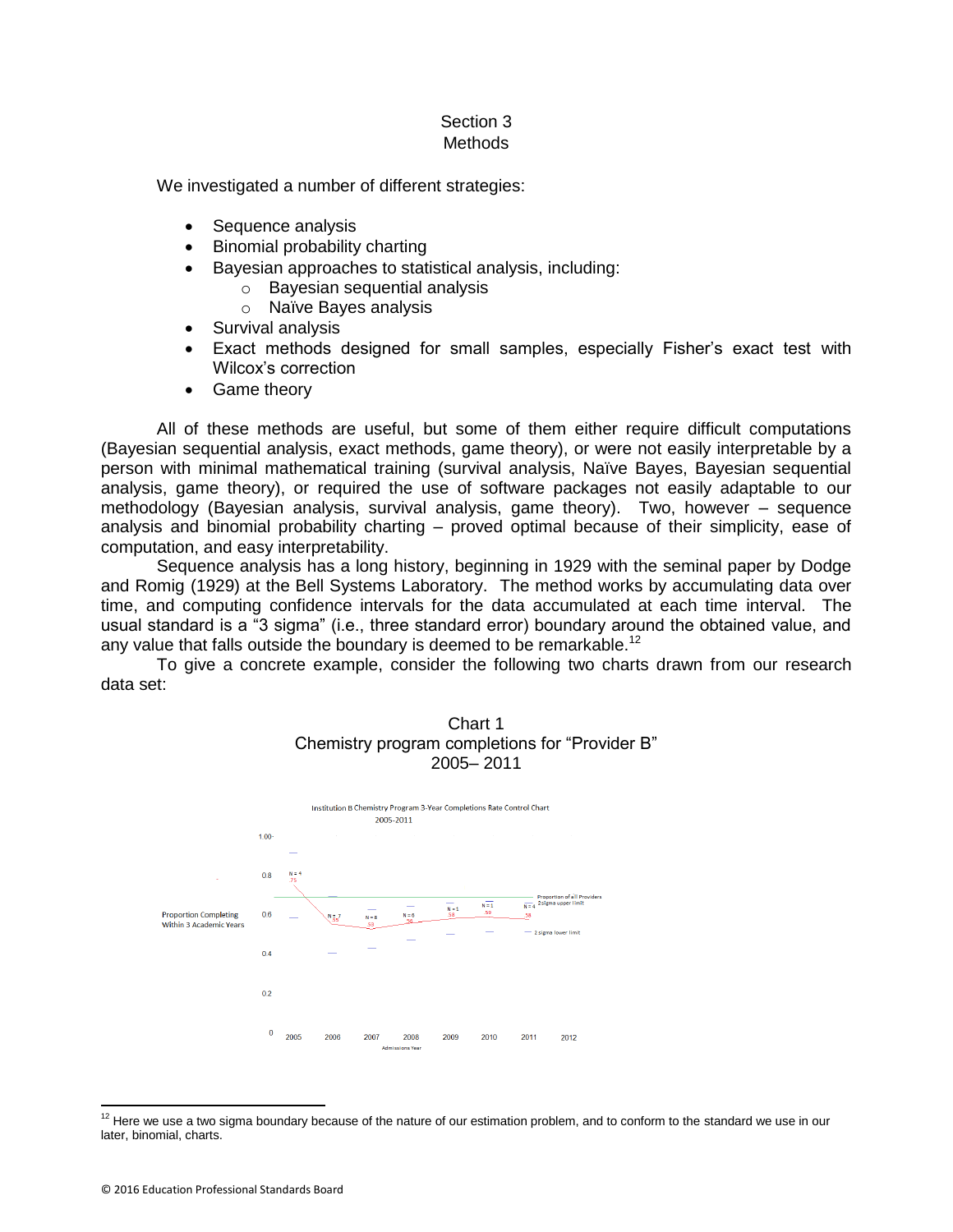This is a very small program – only 31 candidates admitted over a seven year period, averaging 4.4 admission per year. The chart identifies this program as underperforming relative to other similar programs in just three years, with performance always below expectations after the first year. We would be justified in questioning whether this program requires some intervention to improve its completion rate. Further study would of course be necessary: if for example this is a program that typically admits a greater-than-average proportion of part-time candidates, the intervention would be different than if all candidates were full-time. If we were to posit a "bright line" standard for program completion, then this program might be subject to sanctions.

Consider chart 2, which displays the results for a different provider for the same subject, chemistry. This program admits an average of 4.6 candidates per year. The chart identifies it as overperforming in 4 years with just 11 admissions, and stays above the statewide level of performance thereafter. We would be justified in judging this program as exceptionally highperforming, and might want to refer the staff of Program B to this program for ideas about how to improve their completion rate.



Chart 2

Chemistry program completions for "Provider F" 2005– 2012

Chart 3 illustrates the use of what we here call a "binominal" chart.

Chart 3 Physics program completions within three years of admission 2004– 2012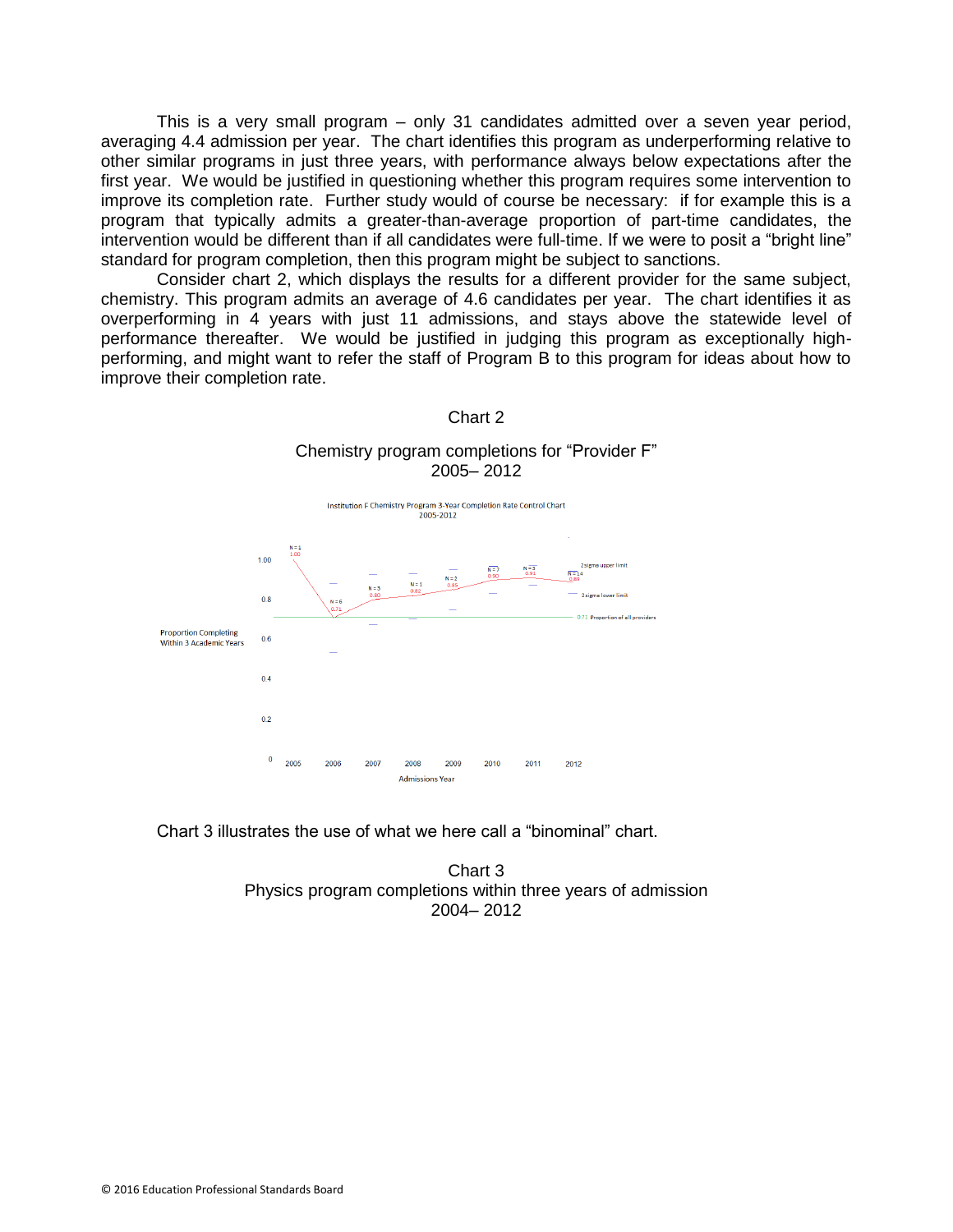

All of these programs are very small – the largest admitted less than 2 candidates on average each year between 2004 and 2012. We assume that there is no bright-line standard for program completions, and use the statewide completion proportion as a rough measure of how well each program is performing relative to other programs in the same subject area. This chart functions by plotting the proportion of completions with a 2 standard-error confidence boundary.

Based on this chart we can say that just one of the six programs is remarkable. We are reasonably confident that "Institution B" is not performing as well as other similar Kentuckyapproved physics programs. We can make this decision based on a total of 13 cases over 9 years – an average of 1.4 admissions per year.

Note that this chart loses some information that was available on the sequence chart, because it combines data for six years into a single measure. As a result, provider F, on this chart, no longer appears to be doing exceptionally well, as it did on the sequence chart. On the other hand, it does a fairly good job of identifying programs that markedly deviate from expectations, and this is what we want.

Chart 4 demonstrates the solution to one problem likely to occur when sample sizes are very small – creating a standard error when all of the cases are either successes or failures.<sup>13</sup> Although the maximum likelihood estimator of p (the proportion of successes) is just the number of successes divided by the number of observations (Chew, 1971), a finding that a program can be expected – based on historical records alone – to always be successful has little credibility (Lewis & Sauro, 2006). What we want is a measure of how confident we are that the program under study either exceeds or fails to achieve our expectations, and this requires the computation of a standard error. If all of the cases are successes or failures, the standard error will be 0.

Chart 4 corrects for this circumstance by use of the *adjusted Wald estimator*, which applies a correction developed specifically to deal with this problem (Lewis & Sauro, 2006).

 $13$  i.e., here we add an additional correction not incorporated into Chart 3.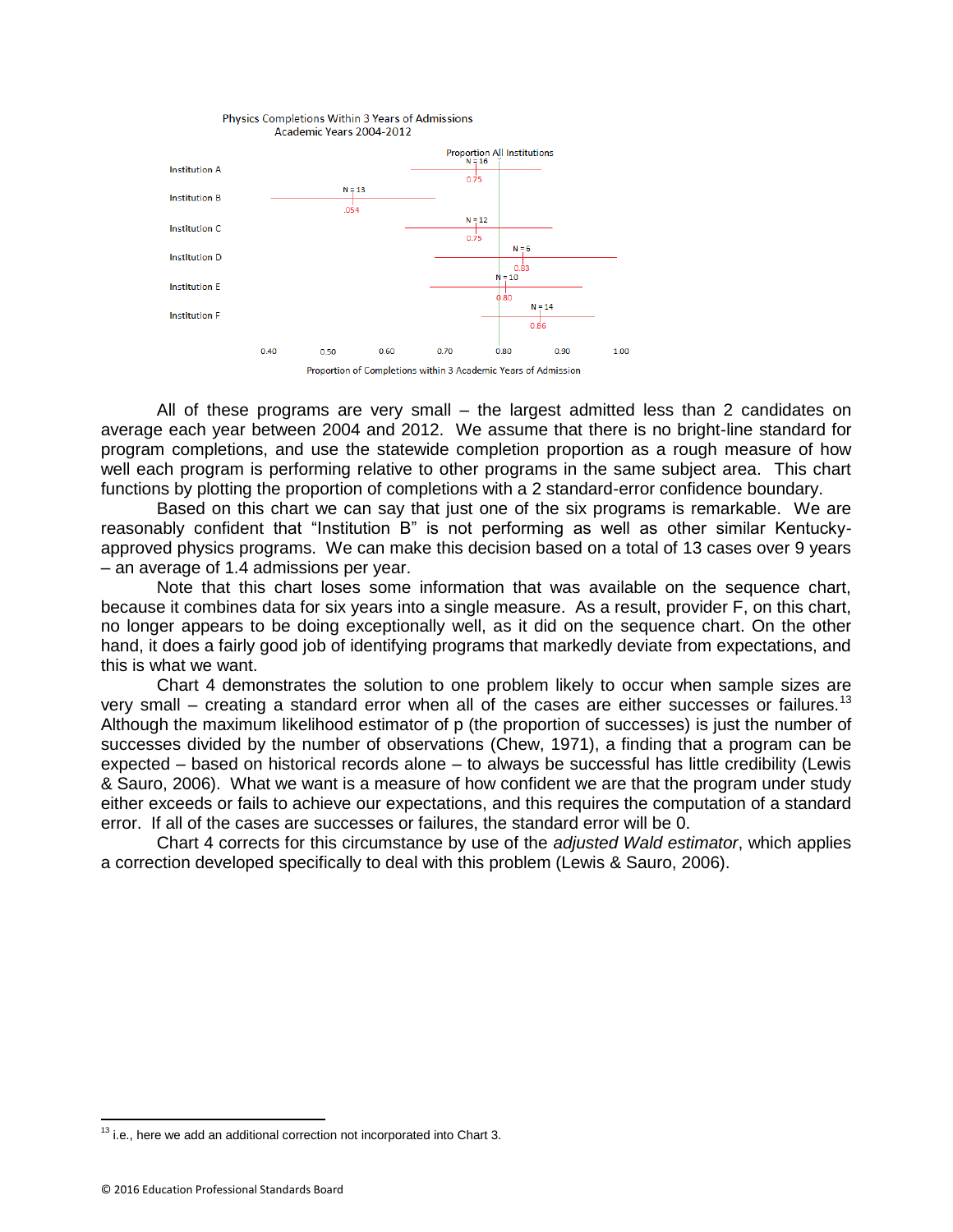



# French program completions within three years of admission 2005– 2012

These are French program completions for seven programs that admitted candidates from 2005-2012. For two programs – Provider 1 and Provider 3 – all candidates completed within 3 years. The adjusted Wald estimator applied to the estimates for these two programs allows us to establish a confidence band, even though the unadjusted standard error would be 0. It is of interest to note that we can be reasonably confident that these two programs are performing better than the statewide expectation, even though the sample sizes are quite small – in one case, only 5 admissions. We are reasonably confident that the program offered by Provider 4 is underperforming.

These methods are not limited to use with small samples, and that solves a conceptual problem. One can argue that using these methods with small samples, and more traditional methods with larger samples, amounts to subjecting different programs to different standards. Although this isn't really true, we want to avoid the appearance of bias whenever possible. To illustrate the use of these methods with both large and small samples, we present Chart 5.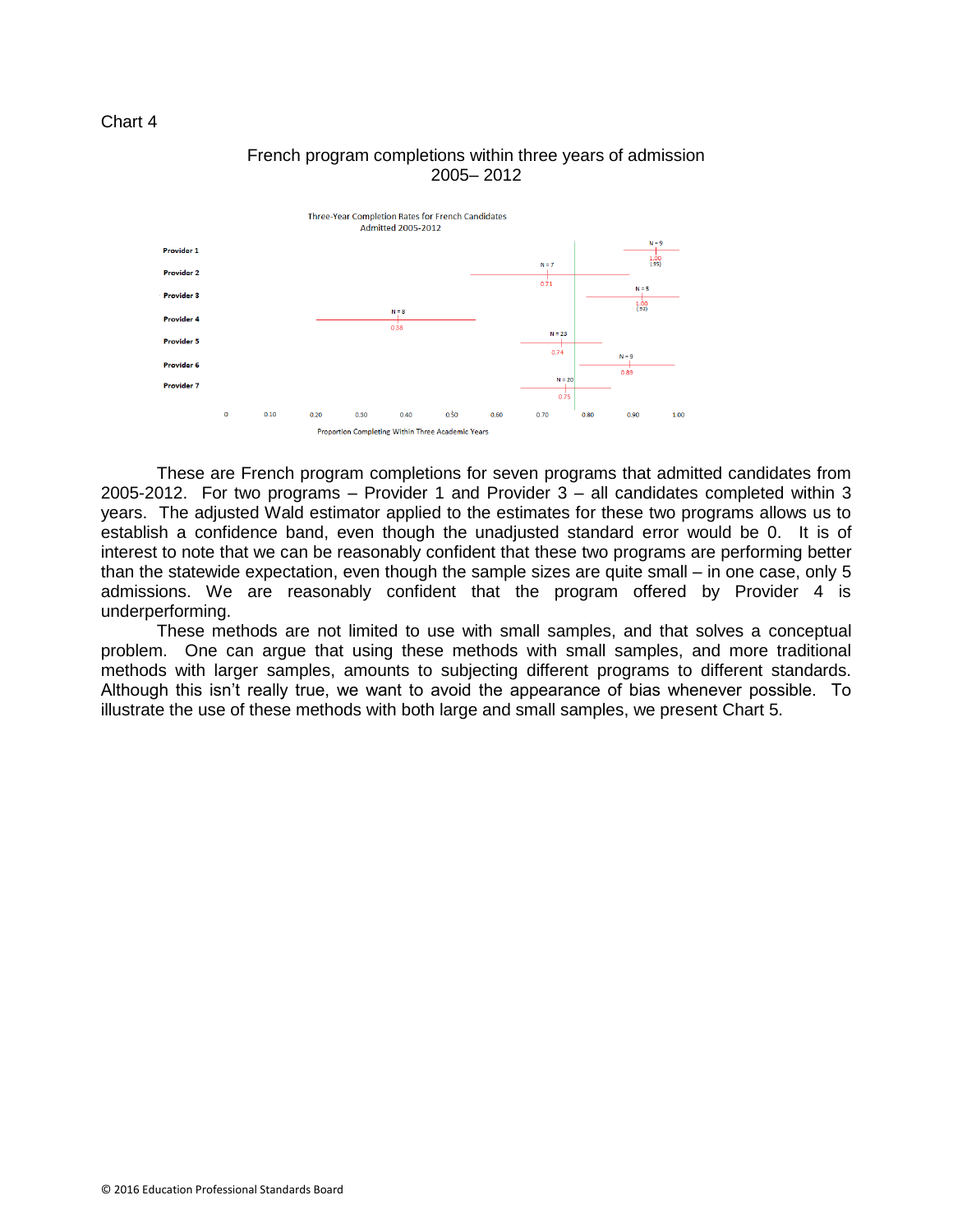# Chart 5 Elementary program completions within three years of admission 2007– 2012



Some of these programs are small – Institution 19, for example, admits an average of just 7 candidates per year. Others are very large, admitting 200 or more candidates per year.

This final chart illustrates the use of this methodology with a problem where a "bright line" standard applies.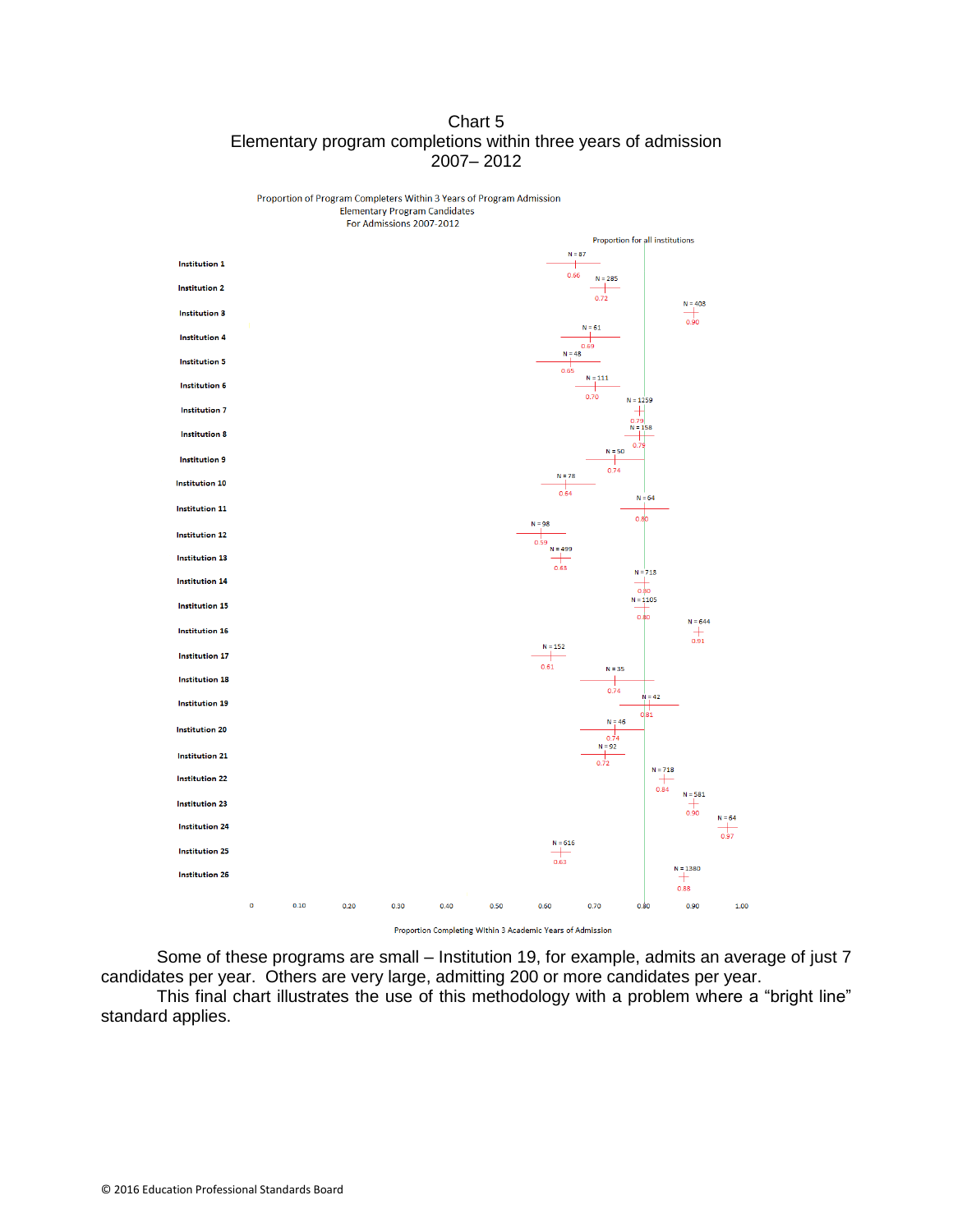#### Chart 6 Praxis 3-year Pass Rate Chemistry: Content Knowledge Candidates Completing in Academic Years 2007– 2012



The blue vertical line assumes we would have a fixed standard of 80% for acceptable performance. The green vertical line is the statewide pass rate computed from the data. Three programs have rates below the fixed rate – Providers 5, 8, and 9. Although all three have failed to meet our expectations, we would probably make somewhat different decisions based on this chart. We are not very confident that the pass rate for programs 5 and 9 is actually below 80%, and in these cases we would want to do additional analysis – perhaps prepare sequence charts. We are reasonably confident, however, that Provider 8 is failing on this standard, and would be justified in applying some remedy, based on these data alone.

Note one additional feature illustrated by this chart: the value of the adjusted Wald estimator. Although all of the candidates from Provider 1 passed the Praxis II test, we cannot confidently say, based on the adjusted Wald estimator, that this program is really doing better than other programs across the state.

#### The Way Forward

Based on the above analysis, we believe we have a workable method for performing accountability measurement for small programs. This method applies the following principles:

> We apply the binomial chart for all programs of the same type, and perform analyses with other methods when it is appropriate to do so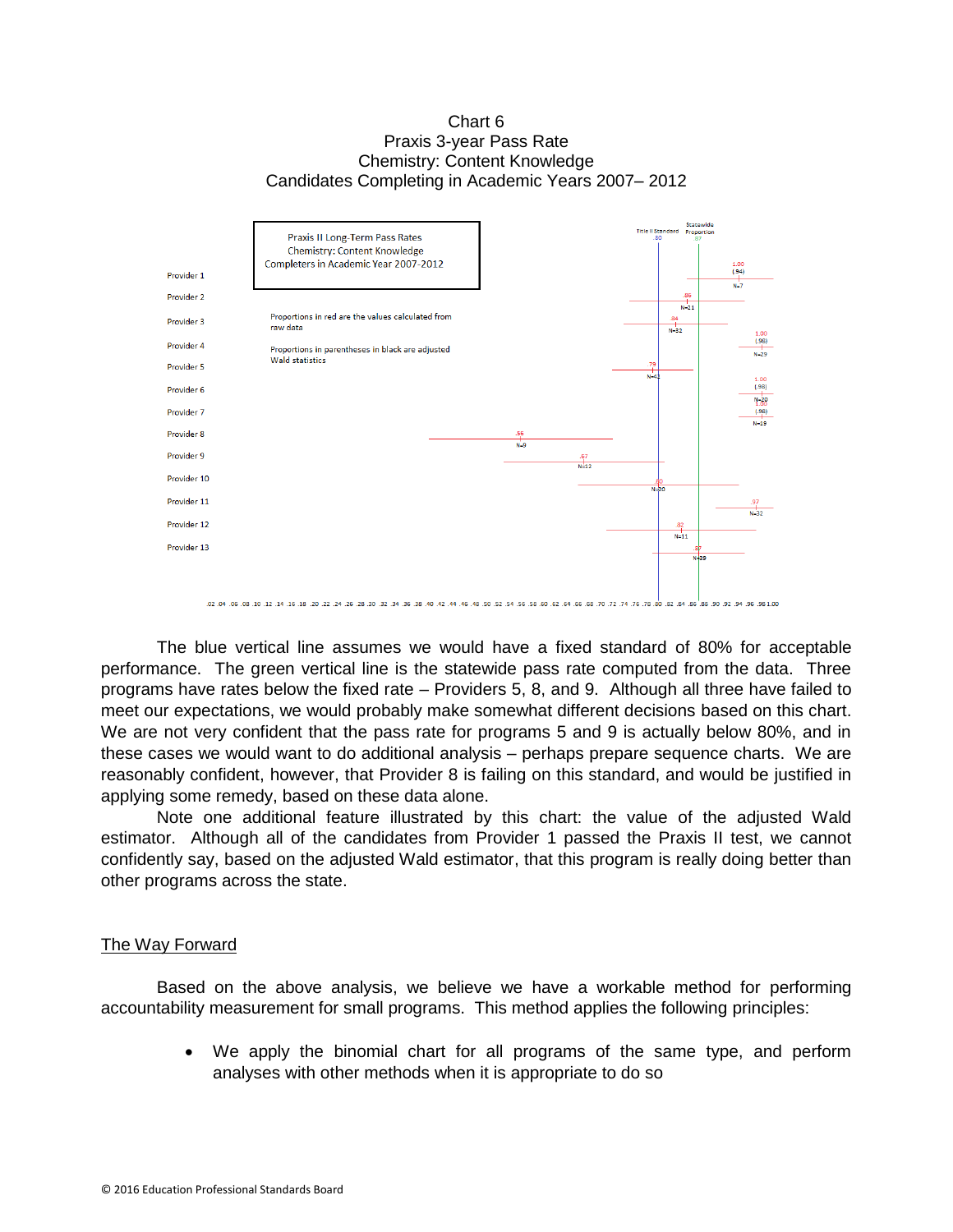- We use a 6-year horizon, guaranteeing data from two completely disjoint data  $cycles<sup>14</sup>$
- We chart all programs with at least 5 observations for each 6-year horizon

Using this approach, 2/3 of our programs can now be evaluated using a common, easily interpretable methodology. This leaves a third of our programs that are still too small to be subject to analysis. In principle, we can design methods for the evaluation of any program with 2 or more admissions, but it is unlikely that we would find deviations from expectations for such tiny programs except in cases where the deviations are very large. A better strategy, we believe, is to question whether these extremely small programs are viable. In some cases – such as preparation programs for teachers of low-incidence special education populations – it may be necessary to continue these programs. But in many cases, these programs are too small to be viable, and should be discontinued. When we identify these programs in the course of our analysis, we should query the providers as to their viability, and recommended that they be discontinued if a strong case cannot be made for their continued existence. When the decision has been made to continue a program despite its admission of less than 5 candidates in 6 years, we should then use surveys and other single-subject methods to acquire data about program performance.

 $14$  A data cycle is defined as 3 academic years, because our standard for program completion and Praxis II pass rates is within 3 years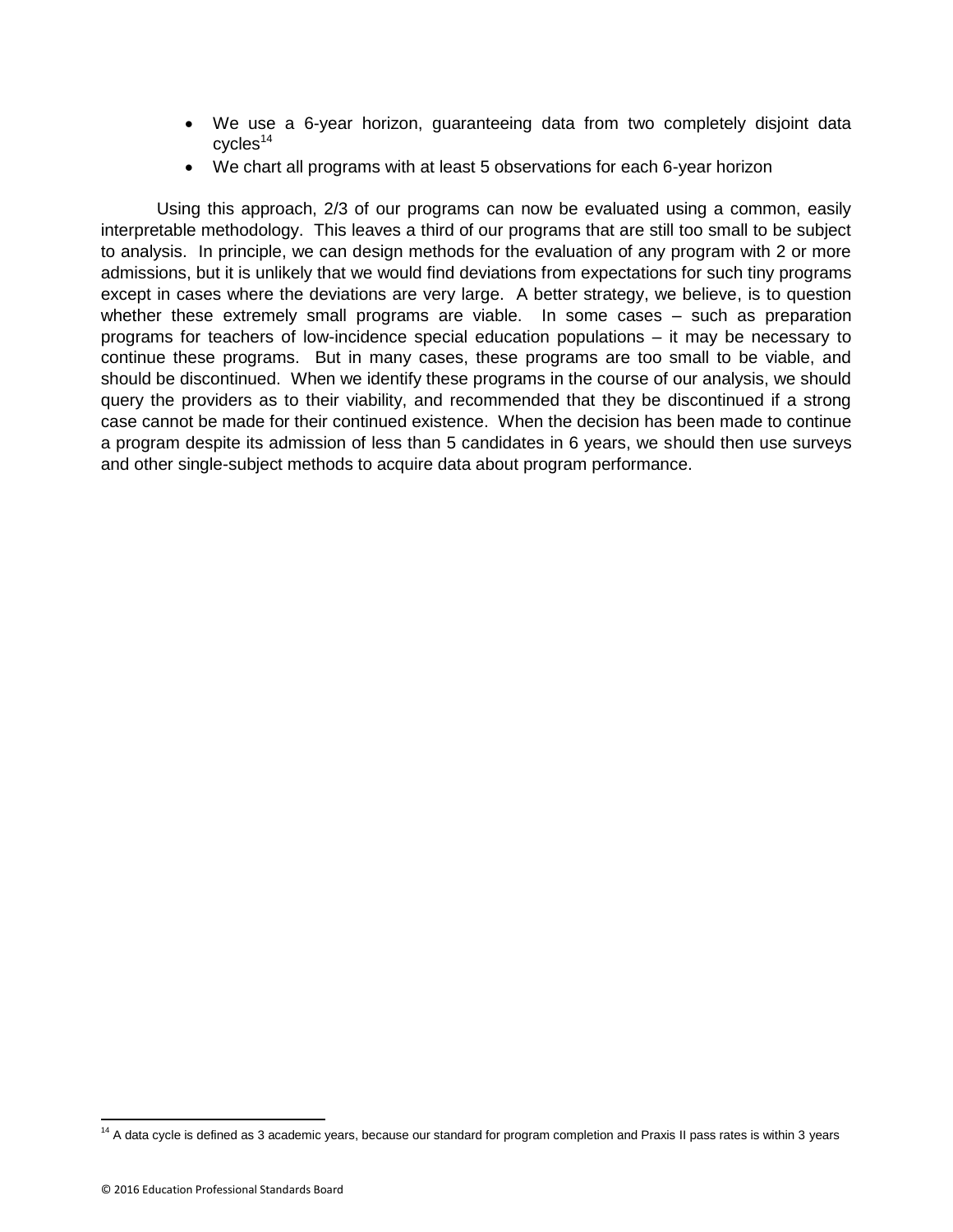## References

Agresti A (1992). A Survey of Exact Inference for Contingency Tables. Statistical Science, Vol. 7, No. 1 (Feb., 1992), pp. 131-153.

Bachetti P (2010). Current sample size conventions: Flaws, harms, and alternatives. BMC Med. 2010; 8: 17.

Bacchetti P, Deeks S & McCune J (2011). Breaking Free of Sample Size Dogma to Perform Innovative Translational Research. Sci Transl Med. 2011 Jun 15; 3(87): 87ps24.

Berger, J. (1980). Statistical Decision Theory and Bayesian Analysis. New York: Springer-Verlag.

Bland M & Altman D (2009). Analysis of continuous data from small samples. BMJ 2009, 338: 3166.

Box J (1987). Guinness, Gosset, Fisher, and Small Samples. Statistical Science, 1987, 2(1), 45- 52.

Boyd D, Lankford H, Loeb S & Wyckoff J. (2005). The Draw of Home: How Teachers' Preferences for Proximity Disadvantage Urban Schools. Journal of Policy Analysis and Management 24(1): 113-32, 2005.

Brown L, Cai T & DasGupta A (2001). Interval Estimation for a Binomial Proportion. Statistical Science 2001, 16(2), 101–133

Cai J, Zhou H & Davis C (1997). Estimating the Mean Hazard Ratio Parameters for Clustered Survival Data with Random Clusters. Statistics in Medicine, 16, 2009-2020 (1997)

Carlin B, Kadane J & Gelfand A (1998). Approaches for optimal sequential decision analysis in clinical trials. Biometrics; Sep 1998; 54, 3; 964-975

Casella G (1985). An Introduction to Empirical Bayes Data Analysis. The American Statistician, 39(2): 83-87.

Chew V (1971). Point Estimation of the Parameter of the Binomial Distribution. The American Statistician, Vol. 25, No. 5 (Dec., 1971), pp. 47-50.

Clements, S & Hibpshman T (2008). "Curriculum Complexity" in the American High School: Choosing Courses and Choosing Futures? A Report on a Limited Investigation and Proposal for a Larger Inquiry. Lexington, Kentucky: Partnership for Successful Schools.

Coppedge M (2002). Theory Building and Hypothesis Testing: Large- vs. Small-N Research on Democratization. Paper prepared for presentation at the Annual Meeting of the Midwest Political Science Association, Chicago, Illinois, April 25-27, 2002.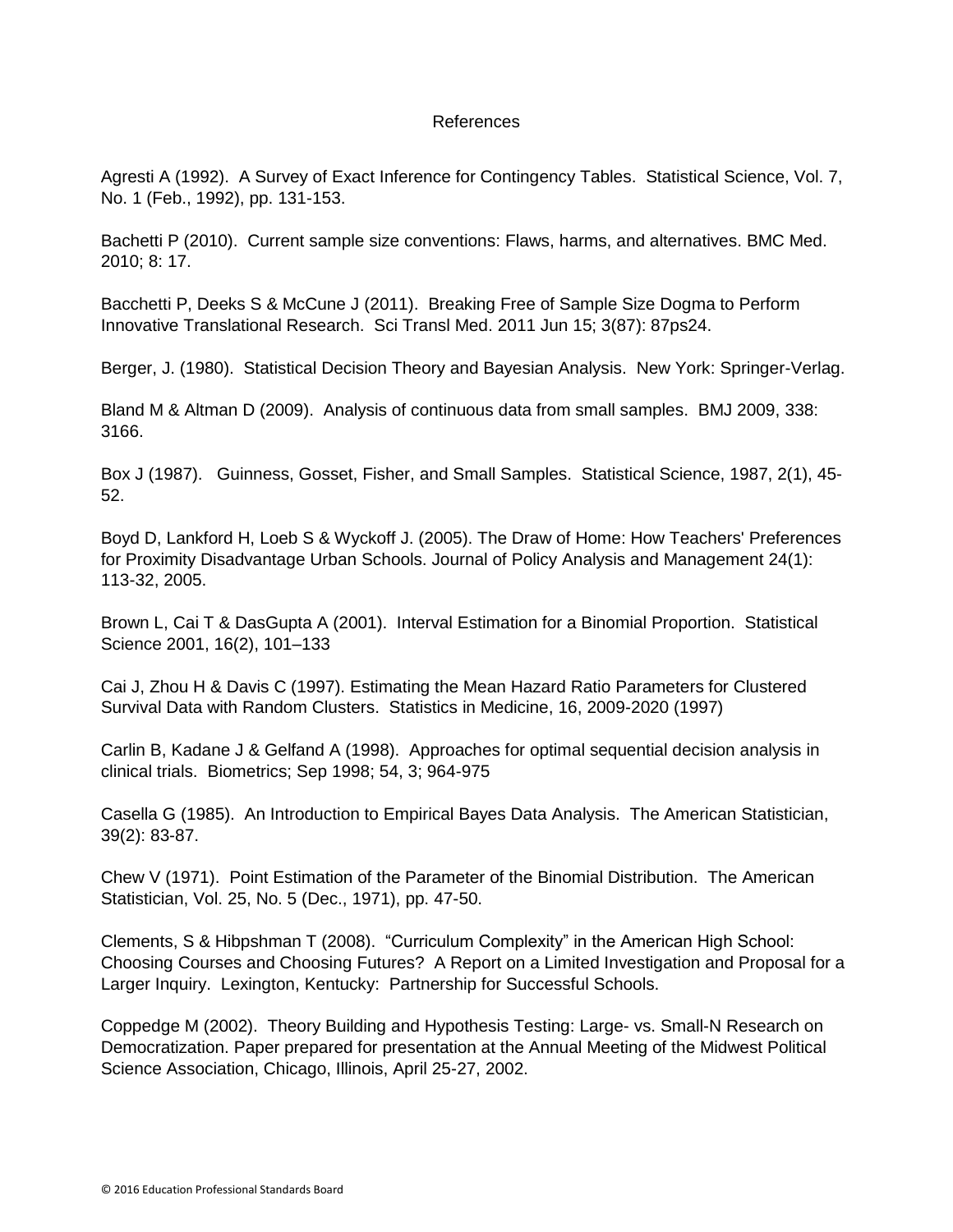Council for the Accreditation of Educator Preparation (CAEP) (2013). Data Requirements: State Licensure Test Data. Retrieved from [http://caepnet.org/accreditation/caep-accreditation/program](http://caepnet.org/accreditation/caep-accreditation/program-review-options/data-requirements)[review-options/data-requirements](http://caepnet.org/accreditation/caep-accreditation/program-review-options/data-requirements) on March 1, 2016.

De Vos A (2000). A primer in Bayesian Inference.

De Winter J (2013). Using the Student's t-test with extremely small sample sizes. *Practical Assessment, Research & Evaluation, Vol 18, No 10.*

Dodge H & Romig H (1929). A Method of Sampling Inspection. The Bell System Technical Journal, 1929 October: 613-631

Evans C, & Ildstad S (2001). Small Clinical Trials: Issues and Challenges. National Academies Press. Downloaded from<http://www.nap.edu/catalog/10078.html>

Fayers P, Ashby D & Parmar M (1997). Tutorial in Biostatistics: Bayesian Data Monitoring in Clinical Trials. Statistics in Medicine, 16, 1413-1430 (1997)

Fisher, R (1925). Statistical Methods for Research Workers, fifth edition. Edinburg: Oliver and Boyd, 1934. Downloaded from [http://www.haghish.com/resources/materials/Statistical\\_Methods\\_for\\_Research\\_Workers.pdf](http://www.haghish.com/resources/materials/Statistical_Methods_for_Research_Workers.pdf)

Garland S & Greene M (2009). Statistical Analysis of the Chemical Screening of a Small Sample of Unused Chinese and non-Chinese Drywall. U.S. Consumer Product Safety Commission, Division of Hazard Analysis.

Gehan E (1965). A Generalized Two-Sample Wilcoxon Test for Doubly Censored Data. Biometrika, 52(3/4), (Dec., 1965), pp. 650-653

Gregory (2010). Introduction to Bayesian Data Analysis. University of British Columbia. PowerPoint presentation.

Guyatt G, Mills E & Elbourne D (2008). In the Era of Systematic Reviews, Does the Size of an Individual Trial Still Matter? PLoS Med. 2008 Jan; 5(1): e4. Published online 2008 Jan 3.

Hibpshman, T (2013). Design of an Education Professional Standards Board (EPSB) Preparation and Accountability System for Teacher Training Programs. Frankfort, Kentucky: Education Professional Standards Board.

Hyde J (1977). Testing Survival Under Right Censoring and Left Truncation. Biometrika, 1977, 64(2), 225-230

Institute of Medicine (2001). Small Clinical Trials: Issues and Challenges. National Academy of Sciences, 2001.

IT Environmental Programs, Inc. & ICF Kaiser Incorporated (1994). Guidelines for Statistical Analysis of Occupational Exposure Data. Office of Pollution Prevention and Toxics, U.S. Environmental Protection Agency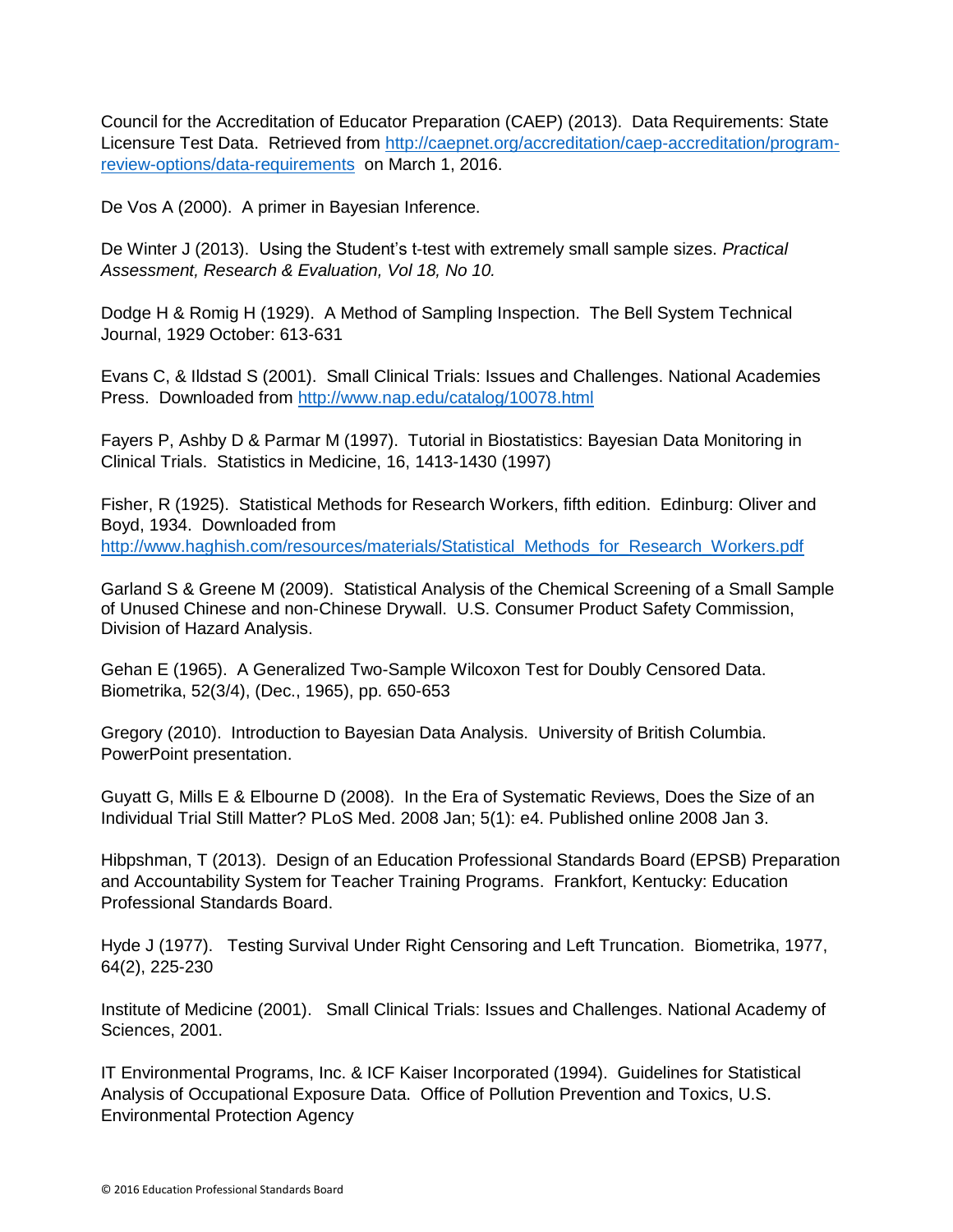Kammerman L (2014). Key Elements of Statistical Analyses for Studies with Small Populations (Pediatrics). Astrozenica PowerPoint presentation.

Kentucky Department of Education (KDE) (2016, May). Minimum High School Graduation Requirements. Frankfort, Kentucky, web page. Accessed at [http://education.ky.gov/curriculum/hsgradreq/Pages/default.aspx.](http://education.ky.gov/curriculum/hsgradreq/Pages/default.aspx)

Lai T (2001). Sequential Analysis: Some Classical Problems and New Challenges. Statistica Sinica 11(2001), 303-408.

Lakens D (2014). Performing High-Powered Studies Efficiently With Sequential Analyses. *European Journal of Social Psychology.*

Lan K, Rosenberger W & Lachin J (1995). Monitoring of Survival Data with the Wilcoxon Statistic. Biometrics, 51(3), (Sep., 1995), pp. 1175-1183

Lewis J & Sauro J (2006). When 100% Really Isn't 100%: Improving the Accuracy of Small-Sample Estimates of Completion Rates. Journal of Usability studies, 3(1), 136-150.

Lin D, Wei L & DeMets D (1991). Exact Statistical Inference for Group Sequential Trials.

Microsoft Research (2016). Fisher's Exact Test Tool Details. Accessed April 4, 2016 at [http://research.microsoft.com/en](http://research.microsoft.com/en-us/um/redmond/projects/MSCompBio/FisherExactTest/details.aspx)[us/um/redmond/projects/MSCompBio/FisherExactTest/details.aspx](http://research.microsoft.com/en-us/um/redmond/projects/MSCompBio/FisherExactTest/details.aspx)

Mitschele J (1991). Small Sample Statistics. Journal of Chemical Education, Volume 68 Number 6 June 1991, 470-473

Mulholland H (1977). On the null distribution for samples of size at most 25, with tables. Biometrika (1977), 64( 2), 401-9

Nakata T & Tonetti C (2014). Small Sample Properties of Bayesian Estimators of Labor Income Processes.

Nguyen X (2006). Sequential analysis: balancing the tradeoff between detection accuracy and detection delay. PowerPoint presentation

Novick M & Grizzle J (1965). A Bayesian Analysis to the Analysis of Data from Clinical Trials. Journal of the American Statistical Association, 1965, 60(309), 81-96.

O'Hagen A & Luce B (2003). a primer on Bayesian Statistics in Health Economics and Outcomes Research. 2003, Centre for Bayesian Statistics in Health Economics.

Olshausen B (2004). Bayesian probability theory.

Slavin R & Smith D (2008). Effects of Sample Size on Effect Size in Systematic Reviews in Education. Paper presented at the annual meetings of the Society for Research on Effective Education, Crystal City, Virginia, March 3-4, 2008.